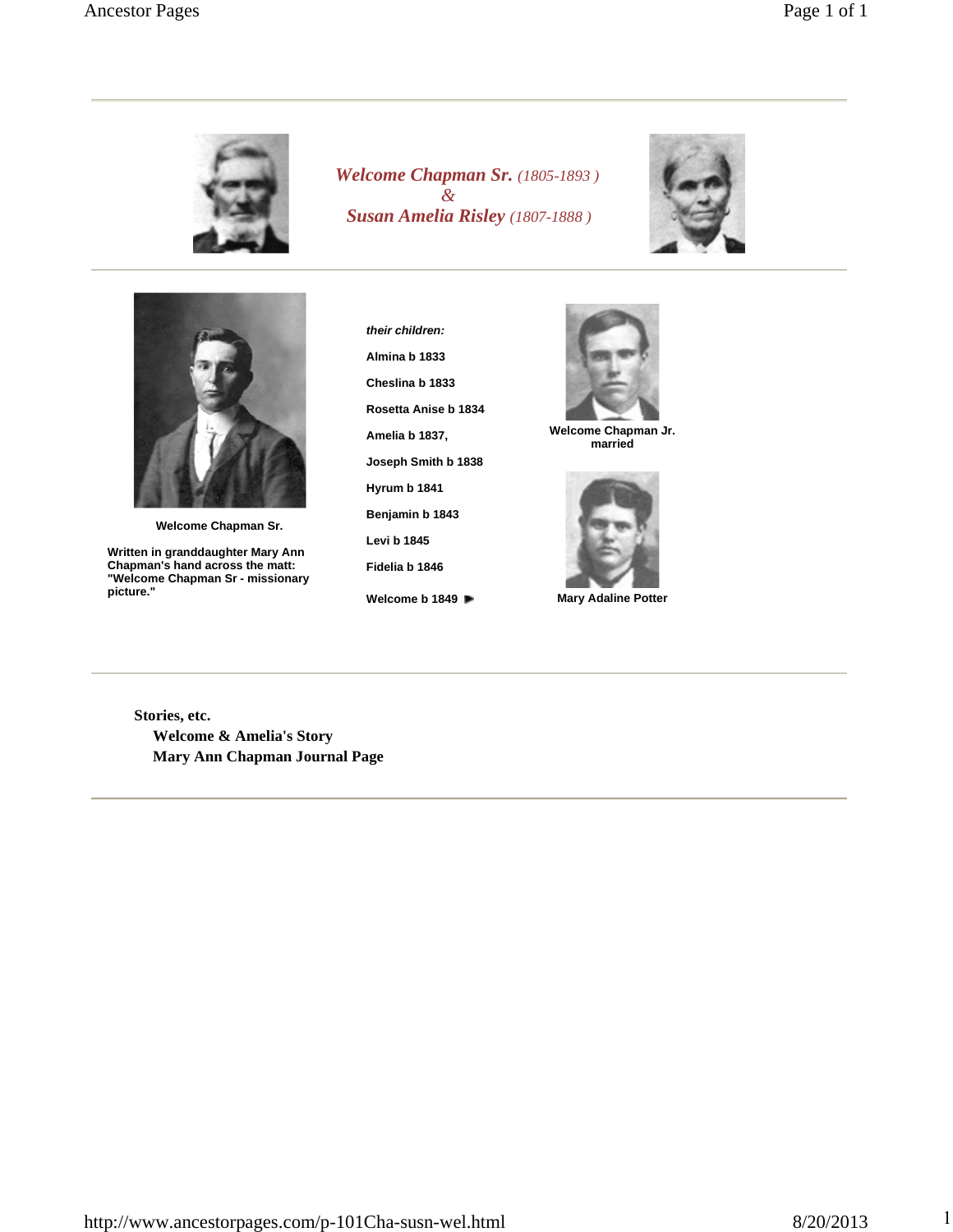## **WELCOME CHAPMAN and SUSAN AMELIA RISLEY**

Welcome Chapman was born on the 24 of July 1805, Readsborough, Bennington Co, Vermont; the 2nd child and eldest son of Benjamin and Sybil (Amidon) Chapman and grandson to Throop and Deborah (Wilson) Chapman on his father's side and on his mother's side to Lt. Samuel and Ruth (Wood) Amidon. Both grandfathers served in the American Revolution and were prominent in the founding of Readsborough, Vermont. Hannah Chapman, a daughter of Throop and Deborah, was the first white child born in Readsborough.

Welcome's parents moved to Ondaga Co. NY. when he was very young, since their next child, Samuel, was born in Syracuse, NY. It is said that as a young man Welcome was not very well and he was invited to accept employment as a cook on a fishing vessel. He accepted and would be on the water for as long as six months at a time along the coast of Maine and also on Lake Ontario, not far from his home. His health improved.

After one of these fishing expeditions, probably in the year 1831, he chanced to meet Susan Amelia Risley, then in her early twenties. It seems according to tradition that it was almost love at first sight, however Susan Amelia's parents, being fairly well to do and very prominent in the community, objected to their daughter marrying a fisherman, since they did not think the occupation would provide sufficiently for their daughter. Welcome, previous to his fishing experience, had been apprenticed to a stone mason and therefore was skilled in this trade; so he quit the fishing boat and pursued the stone cutting trade; this satisfied Amelia's parents and they consented. We have not as yet found the date of their marriage but apparently Welcome and Amelia (the name she was known by) were married in late 1831 or early 1832 since he was 26 years old and she 24 when they were married. Incidentally the fishing expeditions brought robust health to Welcome.

Susan Amelia Risley was born the 24 of Aug. 1807 at Madison, Madison Co. N.Y. the daughter of Eleazer and Amelia (Matson) Risley. she was the fourth child of 12 children, having six sisters and five brothers. Susan Amelia and Welcome made their home in Hubbardsville, Madison Co. N.Y., a nearby town and established their home there; their first 4 children were born in Hubbardsville.

The Risley girls were taught all the things it was thought necessary for young girls of that period and locality to know. They were taught to sew, knit, tat, embroidery, weave and also to read, to write and mathematics. The Risley girls learned to cord, spin and weave wool yarns and linen thread and cloth, to braid straw to make hats. In fact these girls could cut out, fit and sew all kinds of clothing for men, women and children. Flax was raised on the Risley farm, from which the family produced, through cording and spinning, their own supply of linen thread which was in turn woven into sheets, pillow cases, chemises, petticoats etc. Each of the Risley girls had one dozen linen sheets, two dozen pillow cases, a feather bed, a pair of pillows and in addition, a good supply of clothing in her Hope Chest. The making of clothing required not only cording, spinning and weaving but also the hand sewing of each article with fine stitching by needle and thread and it also required the bleaching of the linen articles in the sunshine.

The Risley parents were very strict with their children, limiting their daughters opportunity to meet eligible young men and our Susan Amelia was concerned when she passed twenty and not married.

Referring again to the articles made by the Risley girls and their mother of such fine excellent material and fine workmanship, they were hard to wear out, Susan Amelia's linen lasted throughout her entire married life, in fact, when she died at the age of eighty one, she was laid out in two of the sheets she had made when a girl at home.

As soon as the Chapmans joined the Mormon Church, persecution against them began and their friends and neighbors shunned them and looked down on them. This hurt them and especially Susan Amelia, as her family had always been one of the most prominent and highly respected families in Madison Co, N.Y.

The first children born to Welcome and Amelia were twin girls born 28 Mar. 1833 at Hubbardsville, they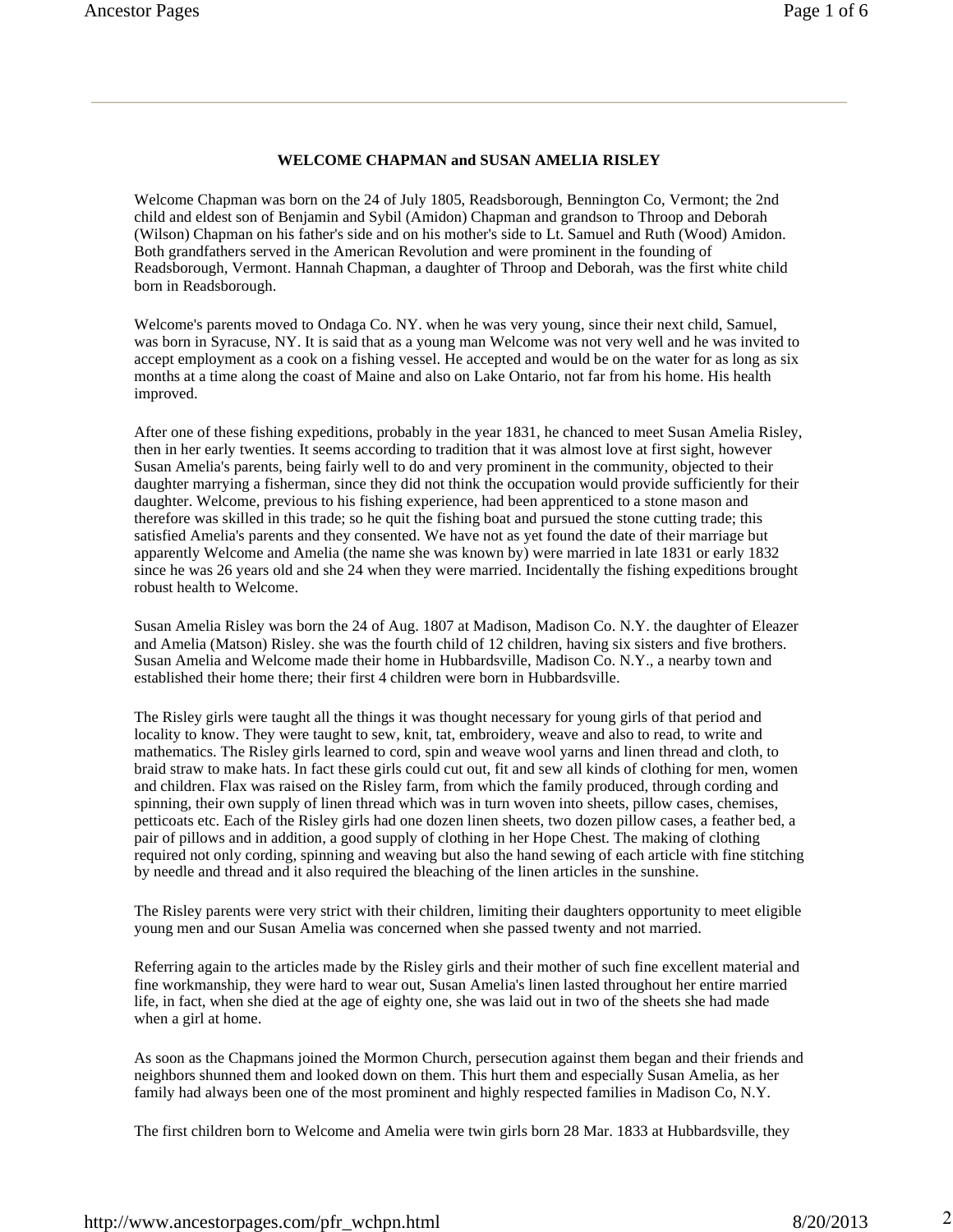were named Almina Jo and Chestine, both of whom died in infancy. Their next child Rosetta Anise was born 5 Sept. 1834 also at Hubbardsville. The parents joined the L.D.S. or Mormon Religion shortly after Rosetta was born therefore, they would have joined in the latter part of 1834 or early part of 1835. (We have not found the date of their embracing Mormonism.) One Family Tradition, related by one great granddaughter, Rhoda (Knudson) Richey on Oct. 7, 1966 in St. Johns, Ariz., follows: "Welcome Chapman joined the Mormon Church first and his wife Amelia on hearing of it from her husband exclaimed 'You have went and joined those awful Mormons." However, about six month later Amelia joined also.

The Risleys, parents of Amelia, were broken hearted over their daughter joining this new unpopular religion, but did not turn bitter, whereas the family of Welcome were very bitter to the point of disowning him and refusing to answer his letters. None of the members of either the Risley or Chapman families ever joined the Mormon Faith.

The Chapmans decided to leave their home in Hubbardsville, N.Y. when their daughter, Amelia was about one year old, she having been born on 20 Mar, 1837, so they would have been leaving Hubbardsville in the spring of 1838 to join the Saints either in Ohio or Missouri, probably the latter. The two daughters Rosetta and Amelia were the only granddaughters the Risleys had at the time and dearly loved; they tried desperately to persuade their daughter and son-in-law to stay, but to no avail.

The Risley parents were very compassionate and not being able to persuade them to stay, did much to help them on their way, such as supplying them with two wagons, two yoke of oxen, bedding, utensils and even extra food and clothing. It was indeed a sad parting, Amelia felt she was leaving her dear ones forever and it was so, she never saw them again.

Shortly after the Chapmans had joined the Saints and established a comfortable home, violence broke out against the Mormons and they were given but a few hours to vacate their homes which were to be burned. It was in August of 1838 that the crusade against the saints in Missouri began. The Haun's Hill Massacre occurred on Oct. 30 1838. At this time Amelia was expecting a baby in three months, she was carrying her son, who was to be named Joseph Smith Chapman, (named after the Prophet Joseph Smith). During their vacating processes it seemed they had been reduced to one lone horse, named Holly, to move with; what had become the two prairie Schooners and two yoke of oxen we don't know. Welcome took a chest of clothing the first two trips, on the third trip he took the baby Amelia in his arms and 3 1/2 year old Rosetta behind him and two pillows. As Welcome left this third time he said to his wife, "I'll come back and get you next time, Amelia. In the meantime you can pack the rest of the things and I'll see if I can get some way to take them away before dark, the mob won't start anything before dark."

The road led through dense woods part of the way and as Welcome was returning from the third trip in the late afternoon, the sunshine was almost shut out by the thick growth of trees making it almost like twilight. When about a mile from their home he saw a strange object coming toward him down the winding roads. Because of its queer shape he could not make out what it was. Bears were not unknown to those woods at that time but it seemed too top heavy for a bear, besides a bear would scarcely be so bold as to remain in the open road within plain sight of a horseman approaching. As he drew nearer, Welcome could see that it was a woman with a heavy burden on her back, he urged his tired horse on to investigate and give aid and presently was shockingly surprised to discover that it was his own wife, Amelia, carrying her precious feather bed. Sliding quickly from his horse Welcome exclaimed, "Oh, mother Amelia, why have you done this, are you trying to kill yourself?" Amelia answered "Why, Welcome, you surely didn't think I was going to let them old mobacrats have my best Feather Bed did you, with me going to be sick in three months? It seemed like you were gone so long this time and I was afraid the Mob would come before you could get all the things away and I knew we couldn't both ride Old Bolly and take the feather bed." Then Welcome said, "I'm afraid you'll be sick in less time than you should." However, she went her full time.

In spite of the trying experience and the privations which followed the next few weeks, later during this migration in Missouri, their first son was born. He was born at Far-West, Caldwell Co. Mo. on the 17th of May, 1838, in the midst of plundering and scenes of severe hardships and persecutions. They named the son Joseph Smith, after the prophet as before stated.

There is an interesting parallel between the birth of this son, Joseph Smith Chapman, and the birth of Joseph F. Smith, the son of Hyrum, who became the sixth President of the L.D.S. Church. Joseph F. Smith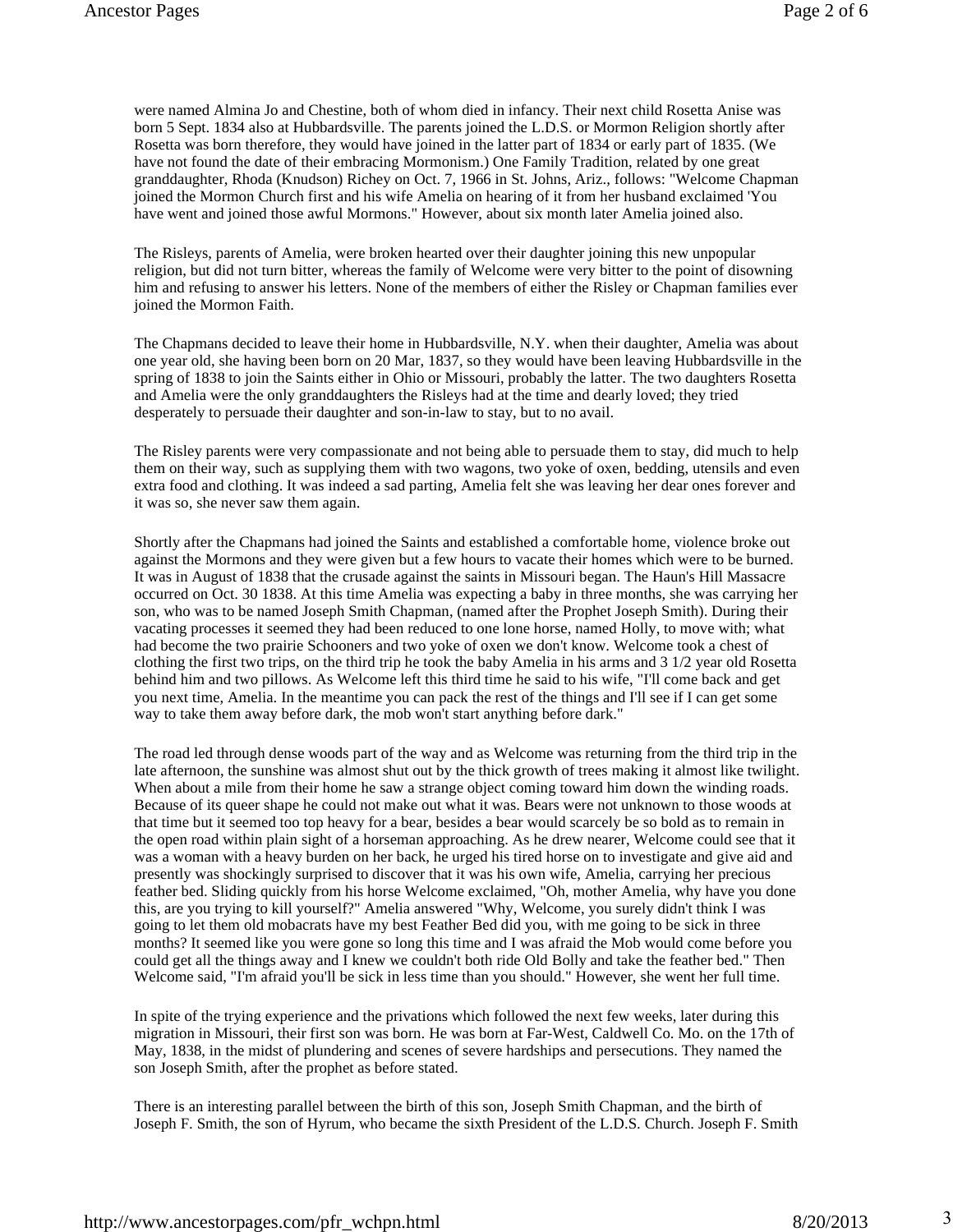was also born in Far-West, Caldwell Co. Mo. in the same month and the same year, namely 13 Nov. 1838. Joseph Smith Chapman came to the Salt Lake Valley with his parents in the spring of 1848 in the large company which Brigham Young went back to bring across the plains and also Joseph F. Smith and his mother, Mary Fielding, came in this same company: these two Joseph's were 9 years old and only 4 days difference in their ages and without doubt were well acquainted with each other. The Company arrived in Salt Lake Valley Sept. 23, 1848.

Mamie (Mary Ann) Chapman Richey, granddaughter of Welcome and Amelia Chapman and daughter of Welcome Chapman Jr. relates the following incident: Joseph F. Smith was at a meeting, probably a conference. in Pine Top, Arizona. At the assembly Joseph F. Smith was shaking hands with the people and as Welcome Chapman Jr. shook hands with Bro. Smith and announced his name as Welcome Chapman, Joseph F. Smith said to him, "Your father, Welcome Chapman, was a very good man, yes, a very, very good man, there are very few men like him." This would Indicate that he knew very well Welcome Chapman Sr. and of course he did. Mamie (Mary Ann) who related this incident is now living and in this same Pine Top, Ariz. having celebrated her 100th birthday on Apr. 22, 1972.

The Chapmans eventually settled in Nauvoo, Hancock Co., Illinois. Here Welcome worked at his trade, stone cutting and masonry and when the construction of the Temple was commenced in Apr. 1841, he worked on it, Three sons were born to Welcome and Amelia in Nauvoo, namely: Hyrum, named after Hyrum Smith, the brother of the prophet, born 3 Oct 1841, then, Benjamin, born 12 Aug. 1843 and died the 27th Nov. of the same year and Levi, born 20 Apr. 1845. They had established a comfortable home in beautiful Nauvoo, where they were enjoying their friends and neighbors. but they were not to enjoy these fine things for long. Again, mobs of violent men descended upon Nauvoo in 1846 and the inhabitants were forced to leave their beautiful city and homes, taking as much as possible of their movable belongings and crossed the Mississippi River into Iowa.

The Chapmans settled at first at Garden Grove, Iowa but must have soon located at Winter Quarters, since their daughter, Fidelia was born in Winter-Quarters on the 11th of Oct. 1846. While in Winter Quarters, Douglas Co., Nebr., they prepared for the journey across the plains which commenced in the spring of 1847, as heretofore stated. They then had six children, having lost three in death.

Chapmans was outfitted as nearly completely as most of their neighbors, with two ox teams, two covered wagons, a milk cow, grain for seed and grinding, beans, garden seeds, cooking utensils, bedding, clothing and a Loom for weaving cloth which Amelia could use with skill. They had managed somehow to hold onto a few precious articles through all the mobbings and movings they had been through. Welcome still possessed a black broadcloth suit and high silk hat, which was the pride of his heart and which was reserved to be worn on very special occasions, Amelia still had her priceless linen, her white wedding gown, her black taffeta dress with tiny black bonnet to wear on special occasions when Welcome donned his high silk hat and broadcloth suit.

When they arrived in Salt Lake Valley in the Fall, September 1848 where they found that some of the supplies which they had brought were in great demand among the pioneers already here, especially food supplies. They shared what they could spare, keeping only enough for their own needs and seed for the next spring.

The wife, Amelia, turned most of the housework over to the two older girls, Rosetta, 14 and Amelia, 12 and devoted her attention to the weaving of Linsey-woolsey cloth which was needed badly by the whole community. This cloth, of a coarse wool woof and linen warp, was a dull gray, sometimes dyed by the pioneer housewives with dies obtained from nature such as berries, bark, roots etc., but more often used as it came from the loom, for the making of clothes for men, women, and children. This material would withstand the hardest wear for years.

Clothing for the entire family had to be made in the home with needle and thread, even the boy's trousers, jackets, caps and even hats and women's bonnets. Winter caps and jackets were often made of fur and animal skins.

The Chapman girls learned to cord and spin wool and to sew, cook and clean with inadequate supplies. Most of the women and girls owned calico sunbonnets fitted with stiff slats to hold them in shape and long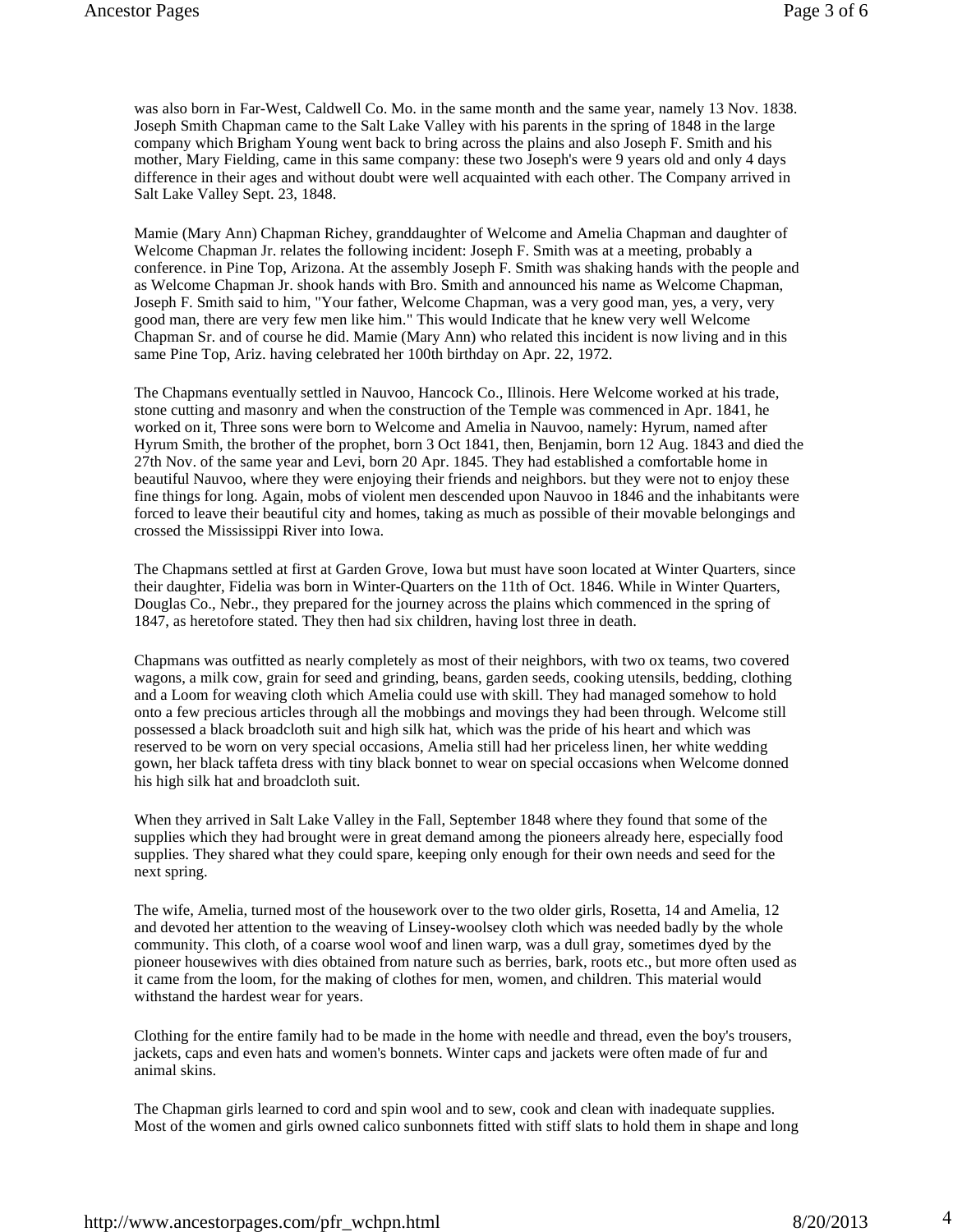caped in the back to guard the necks of the fair wearers from the hot sun. A few of them had bright colored calico dresses which they wore for best and still fewer had black silk dresses which they had brought across the plains and tiny boughten bonnets which were only brought out for special occasions.

The mother, Amelia Chapman, was glad that she had kept her white wedding gown, when she learned there was going to be a grand celebration on July 24 1849, and girls with white dresses would be in great demand, to walk in the parade. She made her wedding gown over for daughter Rosetta, who with Brigham Young's eldest daughter, were chosen to lead the parade and carry the American Flag. (These 2 girls, no doubt, led the 24 girls who marched and sang in the parade).

The eldest daughter, Rosetta, married Jerome Kempton, when she was sixteen. This marriage took place after Chapmans had moved to Manti, Sanpete Co., Utah, where they had been called to help settle this area in 1850.

July 8, 1854, the High Council of the Manti Branch met to select a Branch President to replace Isaac Morley. They selected Welcome Chapman for president with James Wareham, 1st counselor and Warren S. Snow, 2nd counselor. On July 9, Sunday, the people unanimously voted to sustain these men in these callings.

A stake was later organized on July 27, 1854 with Welcome Chapman as President, which position he held for some eight years. References: Manti News of July 15, 1854. History of construction of the Manti Temple by Glen R. Stubbs, page 8. Call No. 900-2-St-92 B.Y.U. Library, Provo, Utah.

In spite of her family and household duties, Mother Amelia Chapman found time to work in the church and observe social customs of the day. She was president of the Relief Society for several years there in Manti and fulfilled the duties of that office with honor and ability. During their entire sojourn in Manti, the Chapmans' home was chief headquarters for Church authorities and official visitors from Salt Lake City. Their home was better furnished than many of their neighbors and Mrs. Chapman was an excellent cook and housekeeper.

President Brigham Young always made the Chapman home his headquarters while he was visiting in Manti and nearby towns. An incident relating to Pres. Young's carriage while it stood in front of the Chapman residence will be told later in the history of Harriet Kempton Potter.

It is hard for housewives of today to realize how many things that we consider absolute necessities, our pioneer women never knew about, or if they did, they were unable to get them. For example, the rough wooden floors must be scrubbed with sand (not soap), and also tables, chairs, stools and benches had to be cleaned the same way. What little soap they had for washing clothes and bathing was made from wood ashes and tallow, by a long, tedious process. A form of alkali called "saleratus", the pioneers gathered from the soil, dissolved in water, so that any soil adhering to it might settle to the bottom of the vessel and then the liquid was carefully poured off, used with sour milk or sour dough, as we would use soda as a leavener in making bread.

All edible plants or weeds that could be used for food, were gathered and cooked for "greens". Mrs. Chapman was an authority on the medicinal properties of many roots, herbs, berries and plants. She was a midwife, and practical doctor and nurse and was often called by her neighbors, for many miles around, to assist at births, and treating cuts, burns, bruises and even contagious diseases.

Welcome Chapman had not had as many educational advantages as his wife Susan Amelia, but she willingly taught him all she knew and helped him in many ways in his active public life. Welcome Chapman Sr. was chosen presiding elder of Manti, soon after arriving there, and also was chosen one of the first selectmen or city councilmen as they are now called; he belonged to the first Militia: 1850-1853 and, of course, being a stone cutter and mason played an important role in the building of the Manti Temple and, of course, he worked at his trade in the building of the Nauvoo Temple, before crossing the plains to Utah. The Manti Stake was organized on July 27, 1854 with Welcome Chapman Sr. as President, which position he held for eight years. After being released as Stake president of the Manti Stake, he was called back to Salt Lake City to assist with the stone work on that great structure, some of his sons also worked as stone masons on the temples.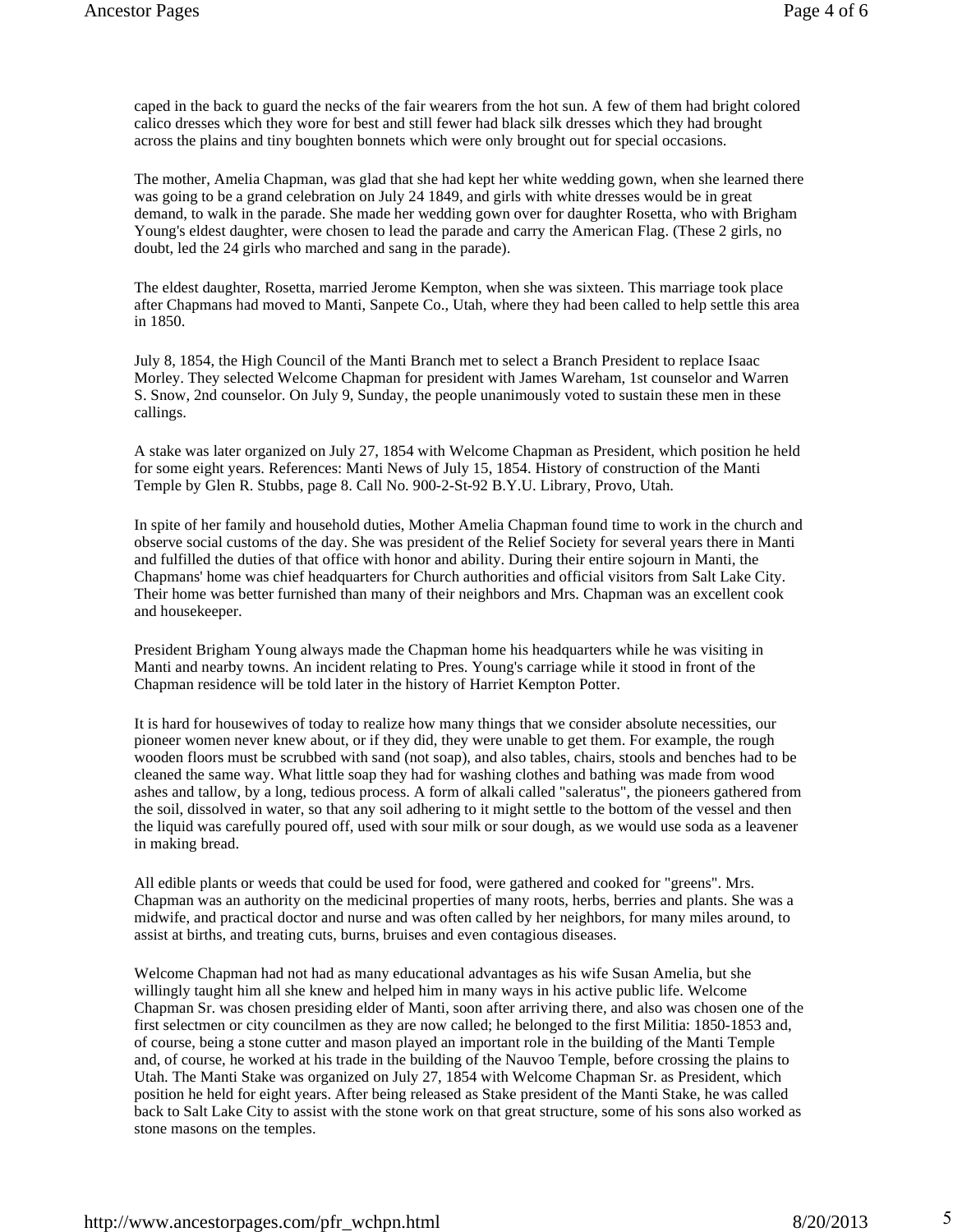The Chapman's were community builders, wherever they lived and they raised a good and honorable family; 10 children were born to them, three died young, seven married and had families. Susan Amelia was always kind, generous and self-sacrificing, she would often give to neighbors, friends, her children and grandchildren, food, clothing, useful items and toys she had made, and no one knew of her generosity except herself and those receiving the gifts. Susan Amelia acted as mid-wife for some of her grandchildren and assisted in the births of some of her great-grandchildren.

The children of Welcome Sr. and Susan Amelia (Risley) Chapman are: Almina J.; Chestina, (twins) born 28 Mar. 1833 at Hubbardsville, N.Y. (they both died in infancy): Rosetta, born 4 Sept. 1834 at Hubbardsville, N.Y.; Amelia, born 20 Mar. 1837 at Hubbardsville, N.Y.; Joseph Smith, born 17 Nov. 1838 at Far West, Caldwell Co., Mo.; Hyrum, born 3 Oct. 1841 at Nauvoo, Ill.; Benjamin, born 12 Aug. 1843 at Nauvoo, Ill. and died on the 27 of Nov. 1843; Levi, born 20 Apr. 1845 at Nauvoo, Ill.; Fidelia, born 11 Oct. 1846 at Winter Quarters, Douglas Co., Nbr.; Welcome Jr., born 2 Oct. 1849 in Salt Lake City, Utah.

Susan Amelia (Risley) Chapman died at Fountain Green, Sanpete Co., Utah on the 18th day of Feb. 1888 and is buried in the Manti Cemetery, across the road west and a little north of the Manti Temple. Welcome Chapman Sr. died also at Fountain Green, Utah on the 9th of Dec. 1893 and is buried also in the Manti Cemetery by the side of Susan Amelia.

Welcome Chapman Sr. married two other women while in Manti and had a large family by each. They were 1. Ann Mackey and 2. Cathern Staner.

(A bit is missing here: the first speaker at his funeral.) A.C. Peterson spoke next. He asked that all remember the widow and her children. (Later events proved that this man was one who did remember them in very deed.) The fifth speaker was Patriarch Willard Farr. He attested to the goodness of Welcome and said he thought the Saints should help finish paying for the family home. Speaker Solomon Waite said he had worked with Welcome often and his work was always honest in both temporal and spiritual affairs. The concluding speaker was Elder Charles Jarvis, the senior president of Seventies. He stated that Welcome was an honest worker and a good Latter-day Saint. The closing song sung by the choir was "I Know Not." The benediction was by N.P. Johnson.. Afterwards the congregation viewed the body and proceeded to the cemetery. The proceedings were recorded by W. J. Mallory, clerk.

Welcome was given a Patriarchal Blessing by James W. Works in Salt Lake City, on Sept. 23, 1877. In it he was told that in the Lord's own due time, he would be called by the Lord's own voice out of Heaven to perform a great and mighty work in the midst of nations, to plead the cause of Zion, even before presidents, governors, and before kings and queens and great men of the earth.

This sketch was prepared in 1965 by John Davis Chapman, second son of Welcome Chapman, Jr. Information was furnished also by Harriet Ann (Davis) Chapman, Mary Ann (Mamie) (Chapman) Richey, Elizabeth Amelia (Chapman) Henderson, and Welcome Davis Chapman, also by Ida Ann (Chapman) Burrell.

In the back of a Book given to Welcome Jr. by his wife on his 32nd birthday is the following message from his mother written in her very fine, unique and neat handwriting.

IT IS AS FOLLOWS: 10-2-1881 MANY HAPPY RETURNS OF THE DAY. MY PRAYERS TO GOD IS THAT YOU MAY LIVE TO BE A MIGHTY MAN IN ISRAEL AND LIVE TO ENJOY THE BLESSINGS OF GOD THAT IS IN STORE FOR THIS PEOPLE IN THE LATTER DAYS, THAT YOUR HOUSE MAY CONTINUE TO BE A HAPPY HOME. IS THE WISHES OF YOUR LOVING MOTHER, AMELIA CHAPMAN